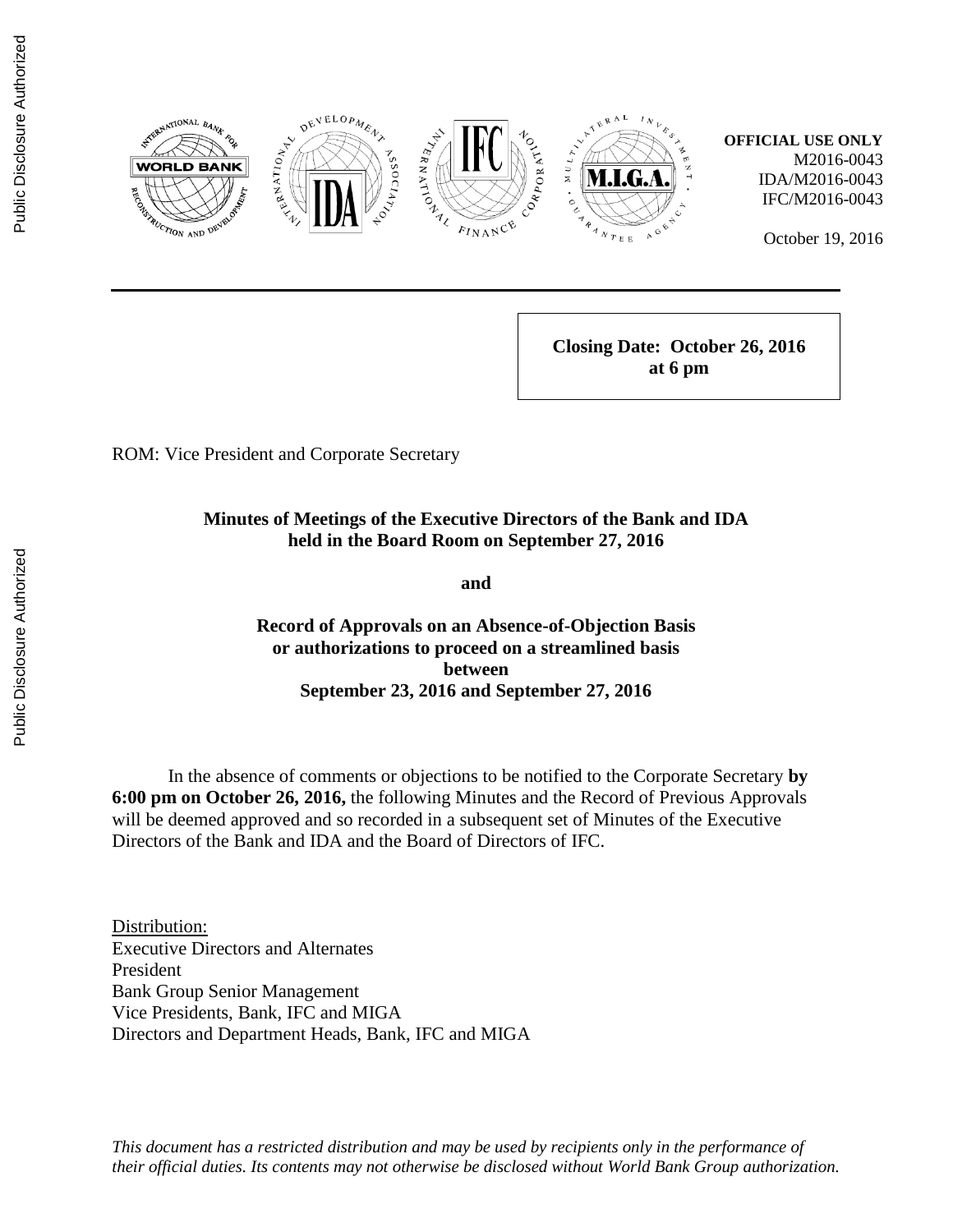## **Minutes of Meeting of the Executive Directors of the Bank and IDA held in the Board Room on September 27, 2016 at 4:43 p.m.**

1. There were present:

## **CHAIR:**

S. Yang, Managing Director & WBG Chief Administrative Officer

## **EXECUTIVE DIRECTORS, ALTERNATES, AND TEMPORARY ALTERNATES ACTING AS EXECUTIVE DIRECTORS:**

| Ε.        | Ali            | D.             | Kinder  |
|-----------|----------------|----------------|---------|
| T.        | Almutairi      | Κ.             | Kogucl  |
| M.        | Bhuiyan        | A.             | Lushin  |
| A.        | <b>B</b> vumbe | $\mathsf{C}$ . | Lynch   |
| <b>B.</b> | Catzaras       | Ρ.             | Maleka  |
| R.        | De Leon        | M.             | McGui   |
| M.        | Ehui           | Y.             | Menasl  |
| F.        | Filartiga      | X.             | Peng    |
| J.        | Frieden        | Ρ.             | Sirinup |
| А.        | Gasperi        | S.             | Ulbaek  |
|           |                |                |         |

- Menashe
	- Sirinupongs

Kinder Koguchi

Maleka McGuire

- Ulbaek
	-
- F. Godts A. Zeski
- C. Happe
- M. Hasan
- A. Hernandez

## **OFFICERS AND STAFF PARTICIPATING:**

- A. Shayne, ActingGeneral Counsel
- Y. Tsikata, Vice President and Corporate Secretary
- H. Ghanem, Vice President, ECA Region
- J. Walliser, Vice President, EFI Practice Group
- A. Bassani, Director, Strategy and Operations
- C. Fruman, Director
- \*F. Belhaj, Country Director
- J. Speakman, Adviser
- S. El-Kogali, Practice Manager
- R. Goonesekere, Principal Economist, IFC
- N. Yarrow, Senior Education Specialist

*\*via videoconference*

*This document has a restricted distribution and may be used by recipients only in the performance of their official duties. Its contents may not otherwise be disclosed without World Bank Group authorization.*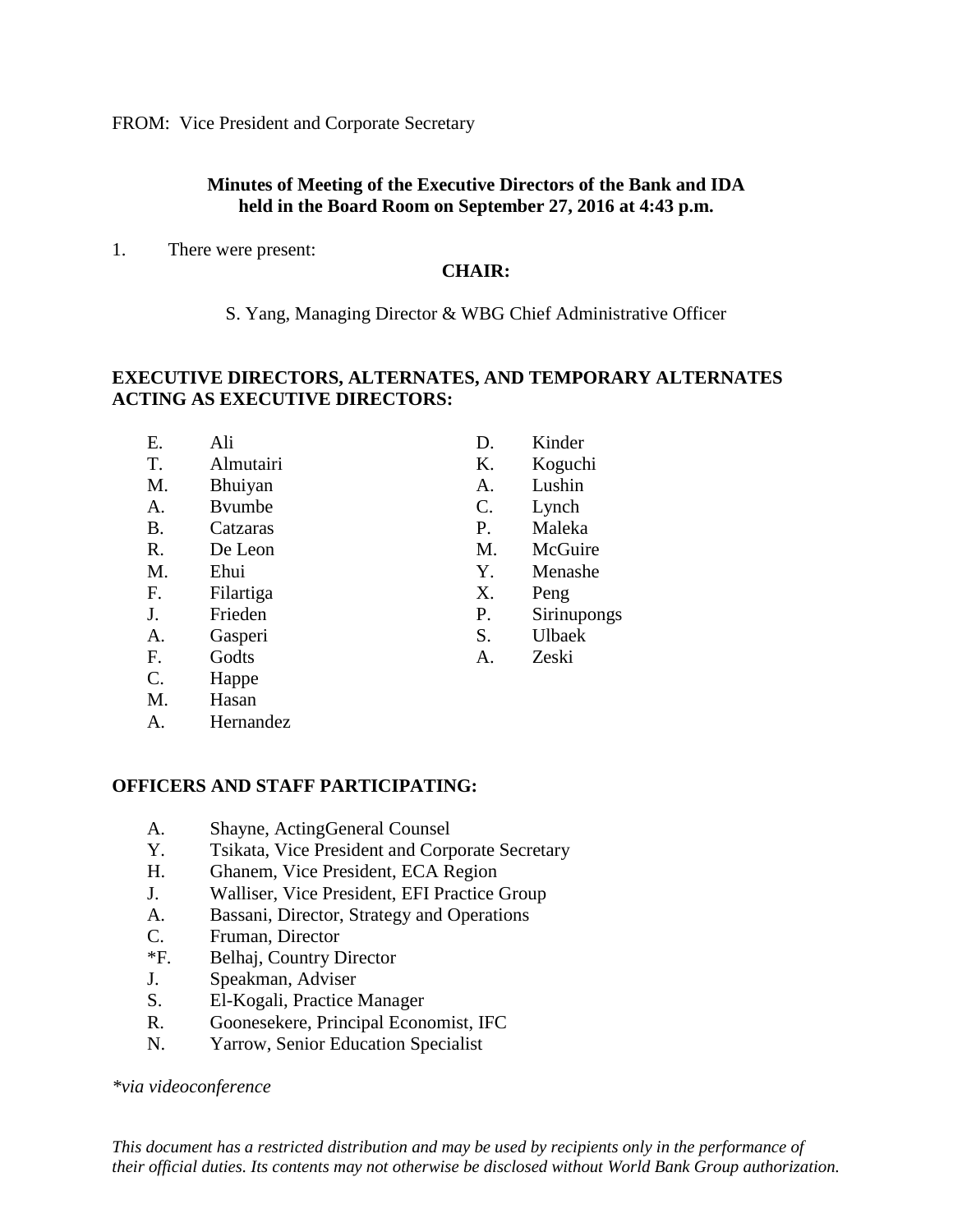# **Jordan – Loan and Credit – Economic Opportunities for Jordanians and Syrian Refugees Program-for-Results**

2. The Executive Directors considered the President's Memorandum and Recommendation (R2016-0178[IDA/R2016-0224], dated September 9, 2016) and approved the IBRD loan in the amount of US\$200 million and IDA credit in the amount of US\$100 million to Jordan for the Economic Opportunities for Jordanians and Syrian Refugees Program-for-Results on the terms and conditions set out in the President's Memorandum.

# **Lebanon – Credit – Reaching All Children with Education (RACE 2) Program-for-Results**

3. The Executive Directors considered the President's Memorandum and Recommendation (IDA/R2016-0223], dated September 7, 2016) and approved the IDA credit in the amount of SDR 71.8 million (US\$100 million equivalent) to Lebanon for the Reaching All Children with Education (RACE 2) Program-for-Results on the terms and conditions set out in the President's Memorandum.

# **Adjournment**

4. The meeting adjourned at 6:41 p.m.